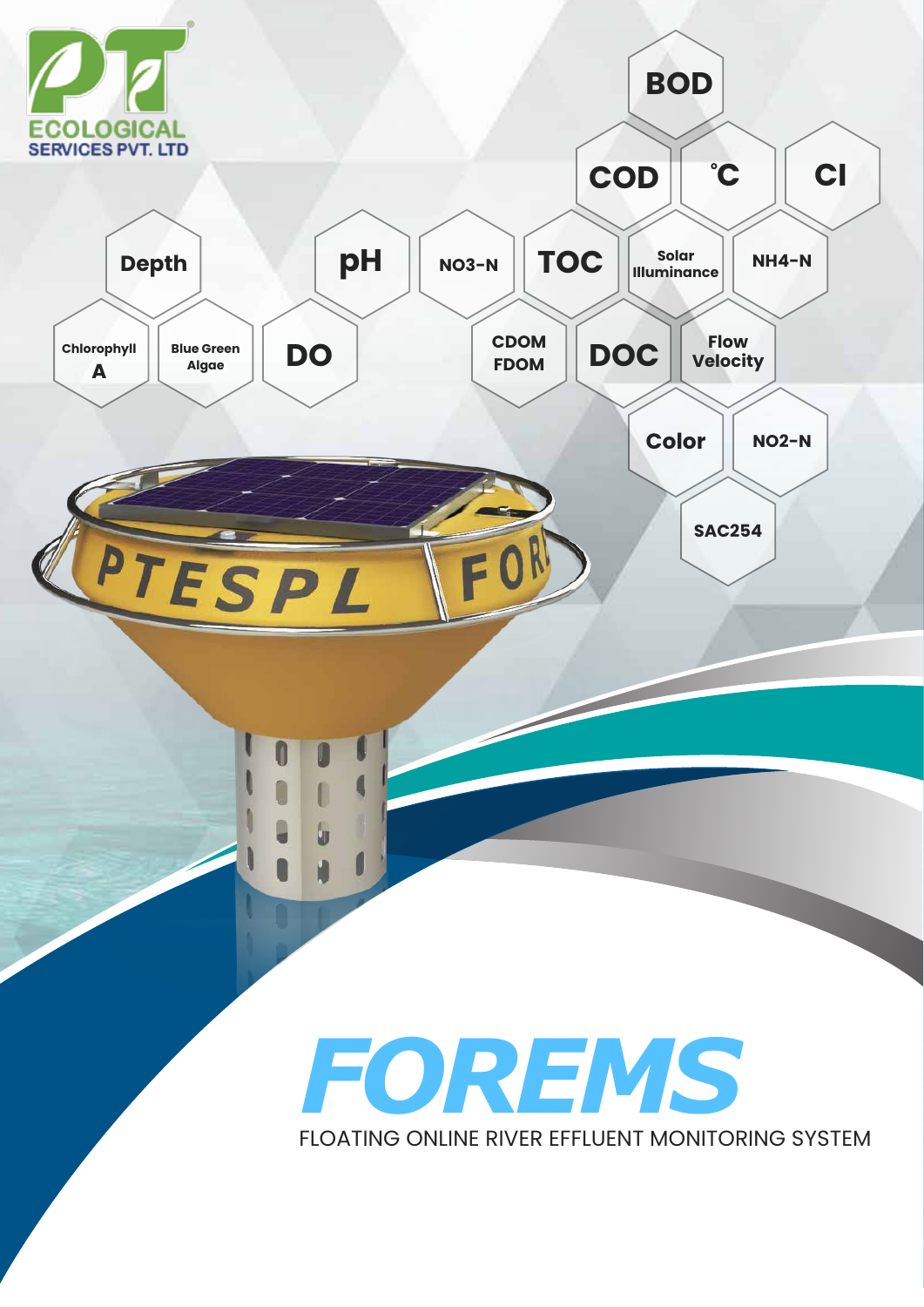# **CONTENTS**

- **SENSORS MODULE**
- **POWER MODULE**
- **DATA COMMUNICATION MODULE**
- **SAMPLING METHOD**
- CLEANING MODULE
- MOUNTING METHOD
- DATA COMMUNICATION AND SOFTWARE DASHBOARD
- **FEATURES**
- DIRECT DATA TRANSFER PROTOCOL
- TWO WAY COMMUNICATION
- **ANALYTICAL REPORTS**
- ADVANCED REMOTE DIAGNOSTICS AND CALIBRATION
- DIAGNOSIS OF DATA
- **ANNEXURE A**
- **ANNEXURE B**
- **DISCLAIMER**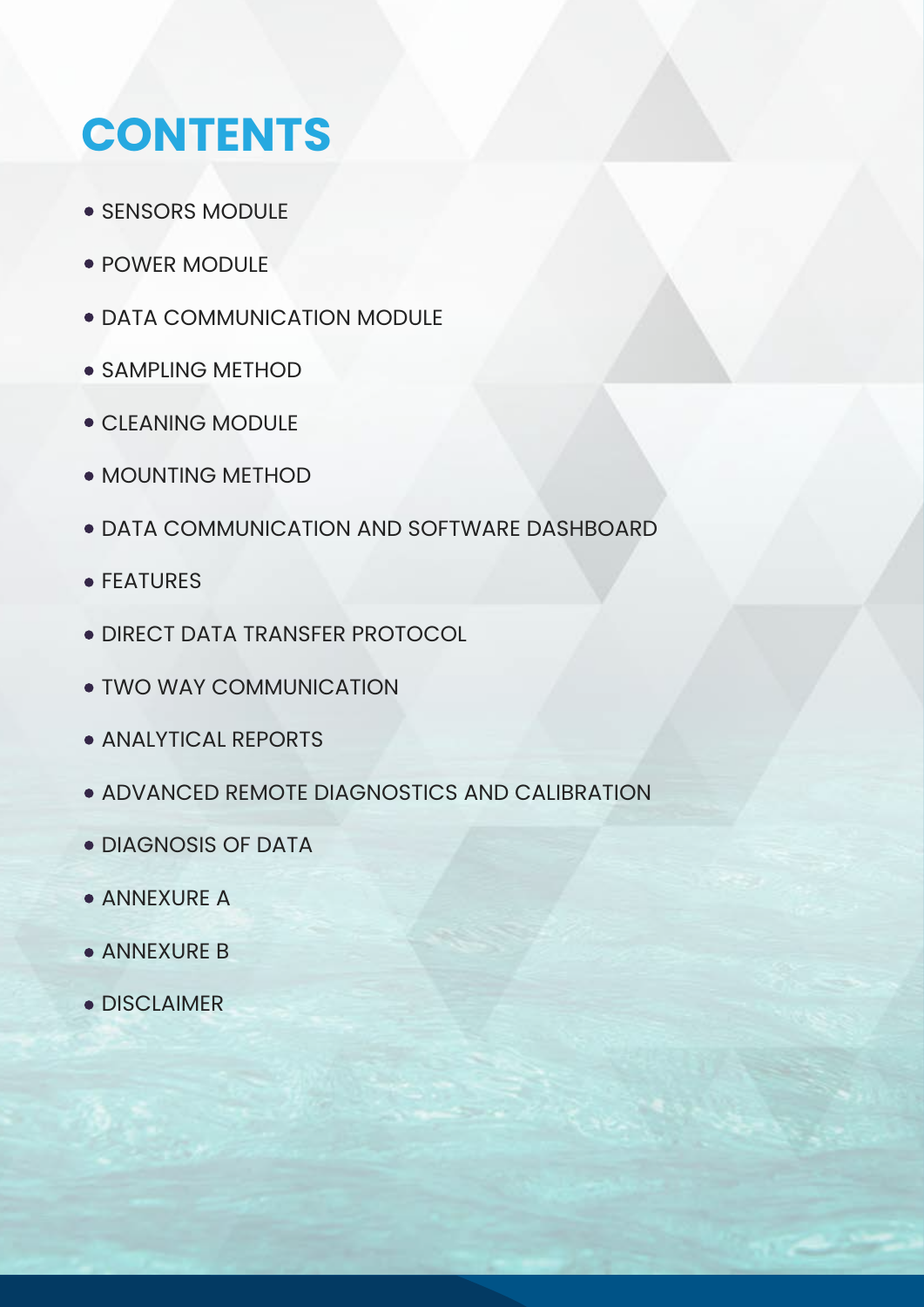# **INTRODUCTION**

There has been an evolution in the measurement principle and analysis of water quality when considered site or realtime monitoring scenarios. However the method of sampling, automatic cleaning of sensors, mounting and sheltering of existing system still have drawbacks to overcome.

Basic requirement of a continuous surface water monitoring station as per EPA 817- B-16-03 Sept 2016

- Provide information to facilitate protection of the public water supply for all intended uses
- Observe long-term trends in source water quality to prepare for future challenges or regulations
- Detect and respond to contamination incidents
- Optimise treatment processes to improve finished water quality and reduce costs
- Develop information that supports regulatory compliance
- Investigate and identify pollution sources and potentially responsible parties
- Detecting possible sources of contaminants and predicting future possibilities which may be avoided

Accordingly there is a need to develop a system that complies these points as well overcomes the drawbacks of current system.

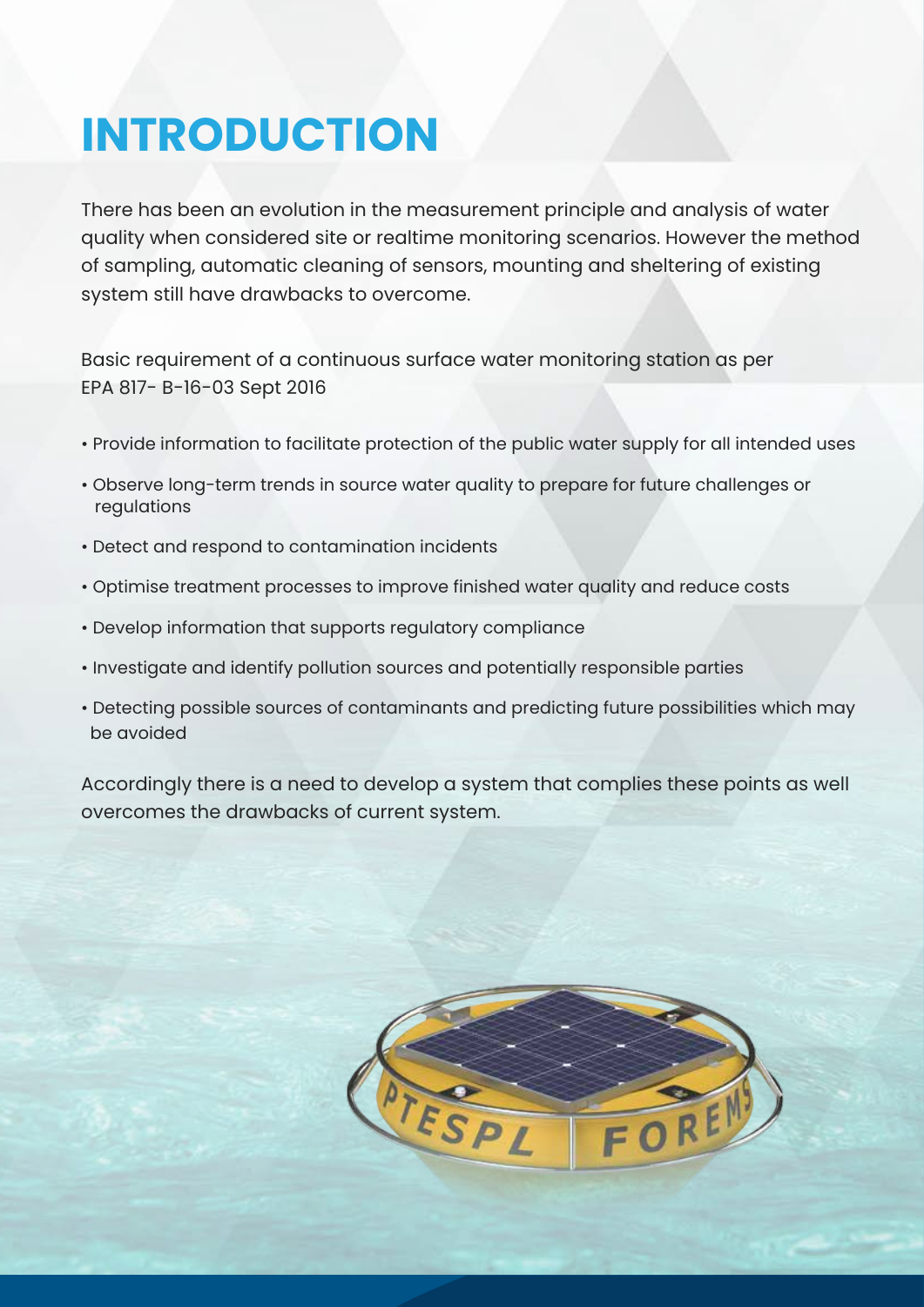# **ABOUT SYSTEM**

The PTESPL FOREMS is a platform specifically developed for pollution measurement in open water bodies. The floating platform is designed with lower centre of gravity making it more stable is various scenarios. The design aim was to make it suitable for on-line water quality monitoring of all Surface water bodies.

FOREMS can be defined as all inclusive uniquely stable design, self powered by off grid solar system equipped with precise and high quality precise measuring sensors along with built in cleaning system and the ability to sample without any external requirement. The equipment has ability to communicate realtime at frequency in milliseconds and transfer data directly to end server without intermediate logic acquiring the Direct Data Transfer. Also the two way communication feature of ECOLYSER gives a leading edge for the matter of remote diagnostics and data validation.



EPA overview on ideal Station Structure  $\bigcirc$  = Positive  $\bigcirc$  = Neutral  $\bigcirc$  Negative

| <b>ATTRIBUTES</b>   | <b>FREE-STANDING</b><br><b>RACKS</b> | <b>FREE-STANDING</b><br><b>RACKS</b> | <b>FREE-STANDING</b><br><b>RACKS</b> |
|---------------------|--------------------------------------|--------------------------------------|--------------------------------------|
| <b>COST</b>         |                                      |                                      |                                      |
| <b>Fabrication</b>  |                                      | $\overline{\phantom{0}}$             |                                      |
| <b>Flexibility</b>  |                                      | $\ominus$                            |                                      |
| <b>Foolprint</b>    |                                      |                                      |                                      |
| <b>Installation</b> |                                      |                                      |                                      |
| <b>Protection</b>   |                                      |                                      |                                      |
| <b>Security</b>     |                                      |                                      |                                      |

**Source:** Guidance for Building Online Water Quality Monitoring Stations United States Environmental Protection Agency EPA 817-B-18-002 May 2018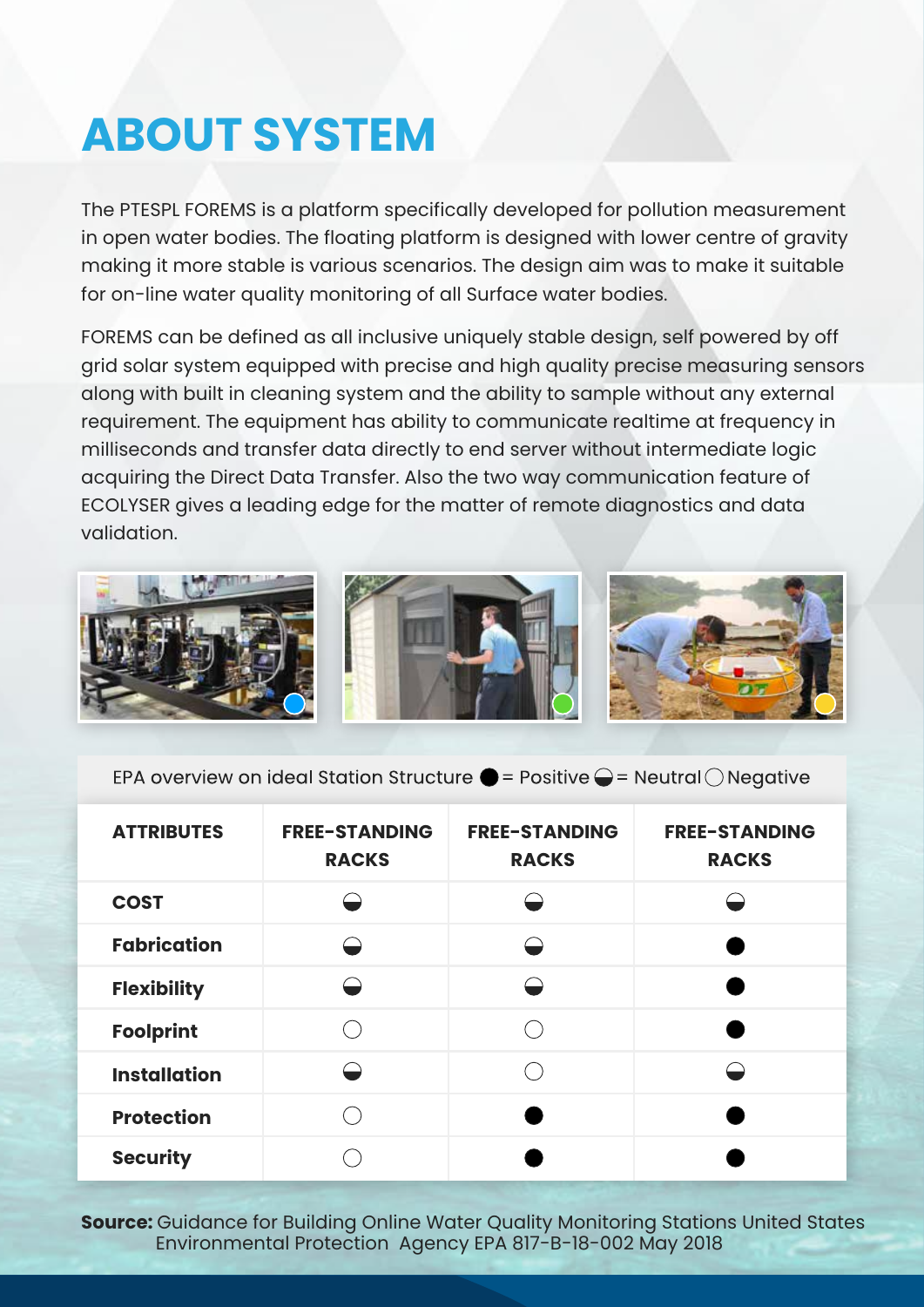| <b>Infrastructural Needs</b> |  |  |
|------------------------------|--|--|
| <b>Valid Sample Sourcing</b> |  |  |
| <b>Effect of Floods</b>      |  |  |
| <b>Secondary pollution</b>   |  |  |

**OPEN RACK TYPE STATION ENCLOSED STATION FOREMS FLOATING STATION**



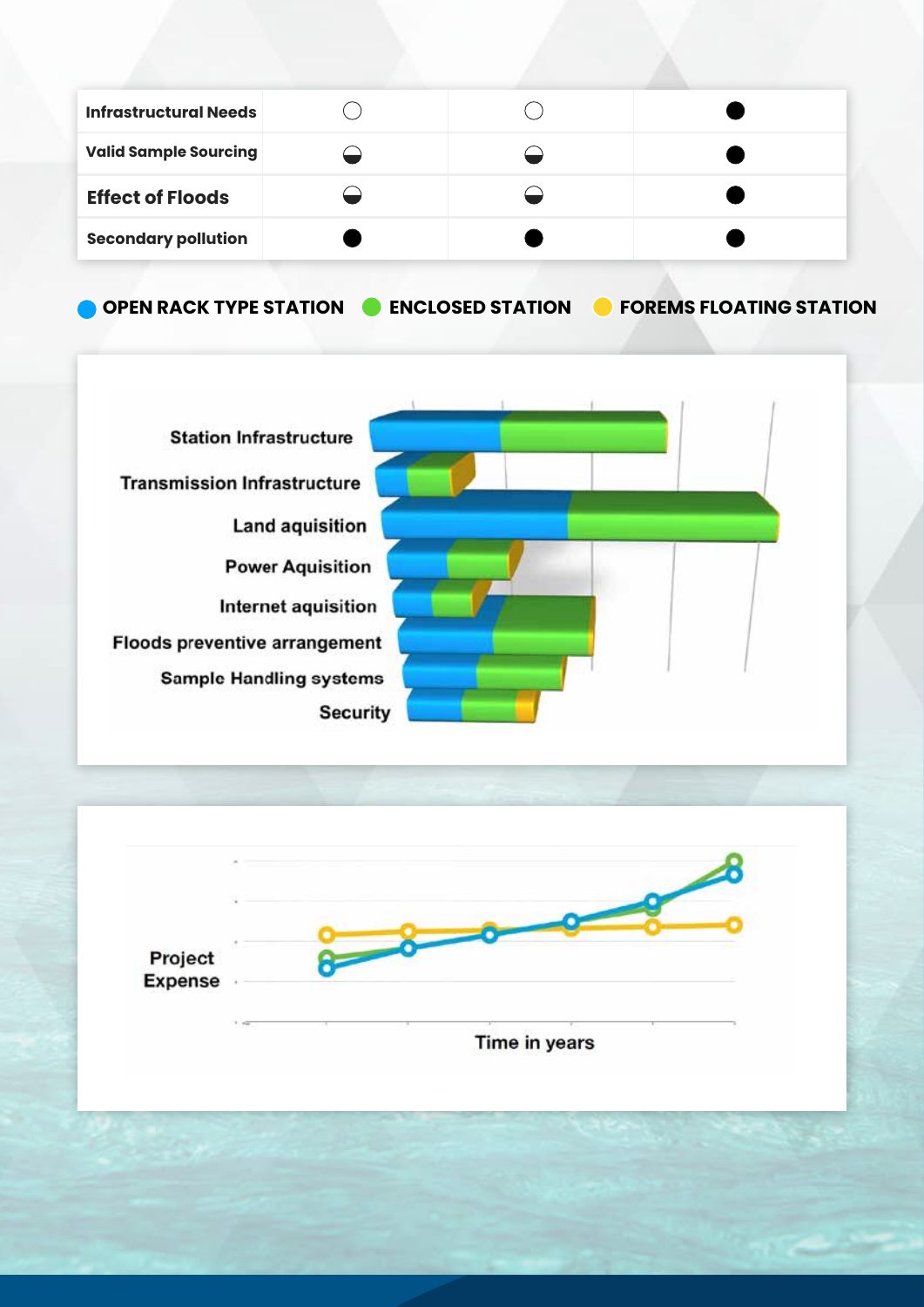## **DESIGN**

The floating platform uses a specially designed aerodynamic body to perform against all or multi-axial directional flow making it easy to install in all types of currents.



FOREMS body is designed optimising lower Centre of gravity in order to avoid non-stable operating conditions. Weighing just over 40kg, FOREMS is an ideal product for changing the positions easily, transporting, extracting without need of a crane or lifting utilities. Design Material of platform consist PE Shell, SS316L Guard rail and flow diffusing mesh cover.

### **FLOOD TOLERANT DESIGN**

**DIMENSIONS OF PLATFORM**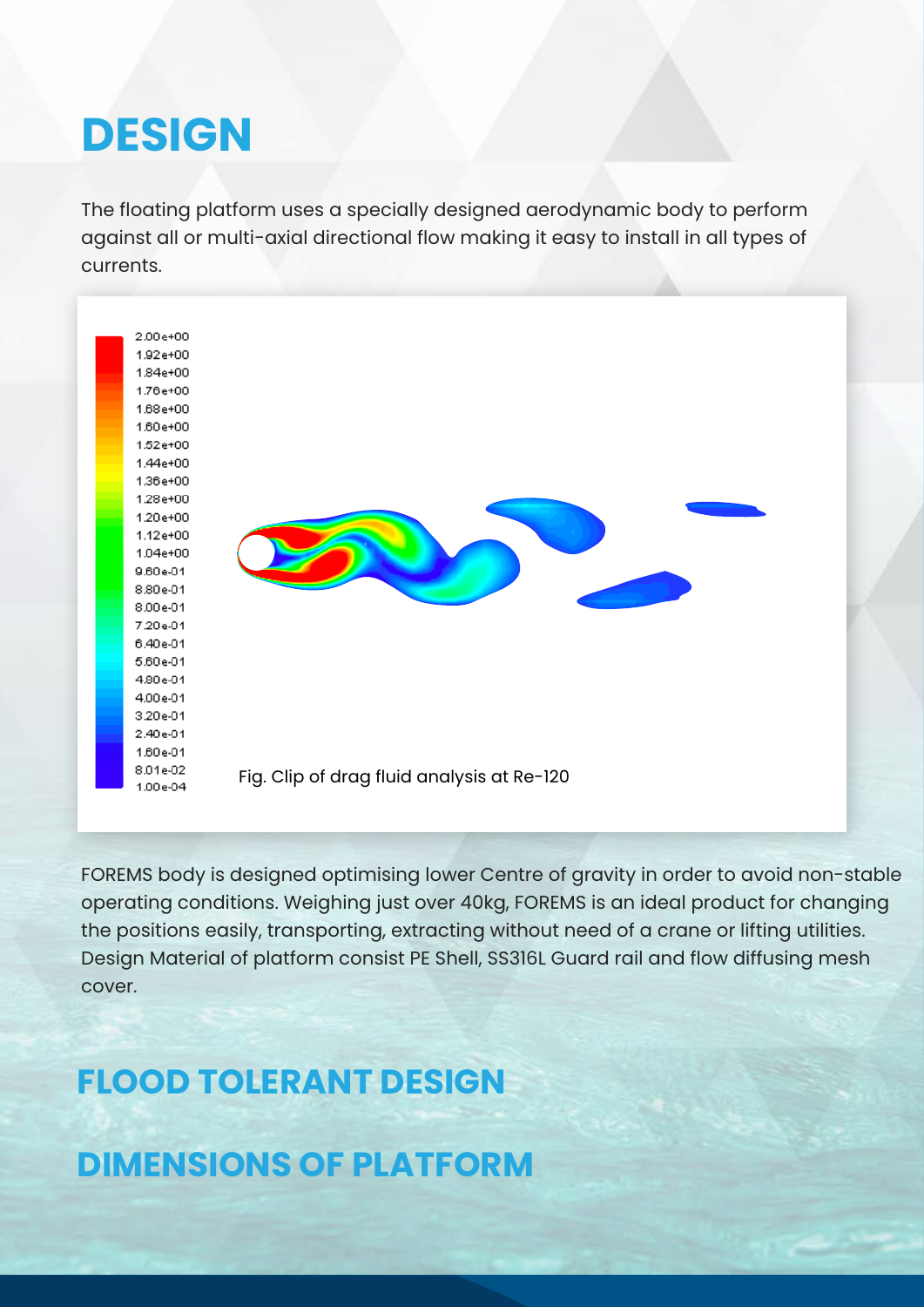### **PLATFORM COMPONENTS & TECHNICAL SPECIFICATIONS**

|                | <b>Top Screw</b>                      | 11      | Stainless steel Handle           |
|----------------|---------------------------------------|---------|----------------------------------|
| 2              | Hinge                                 | $12 \,$ | RS485 signal module for analyser |
| 3              | Solar Panel                           | 13      | Sensor mounting platform         |
| 4              | 316L Guard Ring                       | 14      | RS485 signal module for analyser |
| 5              | Hull                                  | 15      | RS485 signal module for analyser |
| 6              | 316L Mesh Cover                       | 16      | Battery waterproof compartment   |
| $\overline{7}$ | Battery waterproof water proof casing | 17      | Analysers and sensors            |
| 8              | Mesh cover mounting fasteners         | 18      | Analysers and sensors            |
| 9              | Lock catch                            | 19      | <b>ISE</b> sensors               |
| 10             | DDT Data logger water proof casing    |         |                                  |





 $13$ 



 $\overline{4}$ 

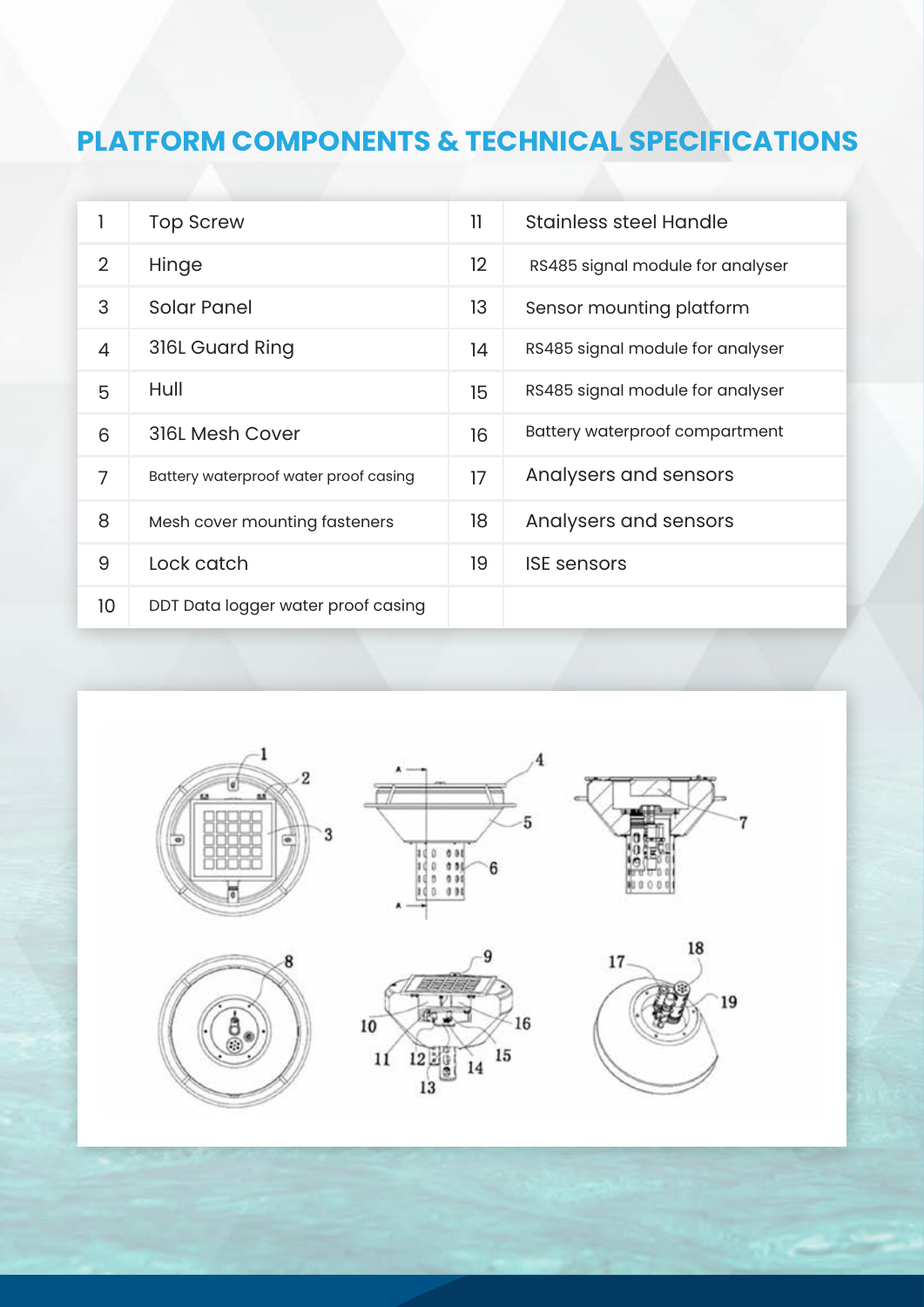#### **SENSORS MODULE**

The selective on board analyser library made by pristine manufacturers like OPRUSS AUTOMATICA, HORIBA, IN-SITU vary on basis of application, accuracy preferred by end user, technology aspects etc. However whether Optical or Ion selective Electrodes, they can be easily mounted and integrated with FOREMS platform.

#### **POWER MODULE**

Equipped with a solar photovoltaic panel, FOREMS generates its own clean energy. This energy is made capacitive by a maintenance free Li-ion batteries designed to run the system for 3-5 days (on the basis considering number of sensors on board) as a Design Autonomy.

#### **DATA COMMUNICATION MODULE**

The ultra light and swift responsive DDT data logger takes in a maximum 10 parameters per device which can be RS485 looped together. The smart DDT unit comprises of features mentioned as follows.

#### **SAMPLING METHOD**

The pollution quality at the coast and the centre of a flowing channel sometimes vary upto 30%. The optimum sampling position is the centre where the effluent is well mixed. As the system installation is in-situ, there is no requirement of externally pumping utilities, all needed is anchoring the system as the centre of flowing cross section. This makes it possible for FOREMS to measure the sample at the centre of flowing channel for the most precise output.

#### **CLEANING MODULE**

FOREMS platform uses self cleaning sensors/analyser usually the ones that possess conductive friction wiper cleaning. Conductive wiper cleaning is most reliable and cost effective than other cleaning mechanisms. The cleaning system also feedbacks when triggered externally and records minor drift before and after cleaning internally. This drift when minimises the predefined threshold indicates the change of wiper component.

#### **MOUNTING METHOD**

The platform being light weight can be easily thrown in water along with anchor or can be tied at one or both ends at a coast. The most pro-active part being there are no external dependencies, power or internet strings attach which limit the liability of supplier.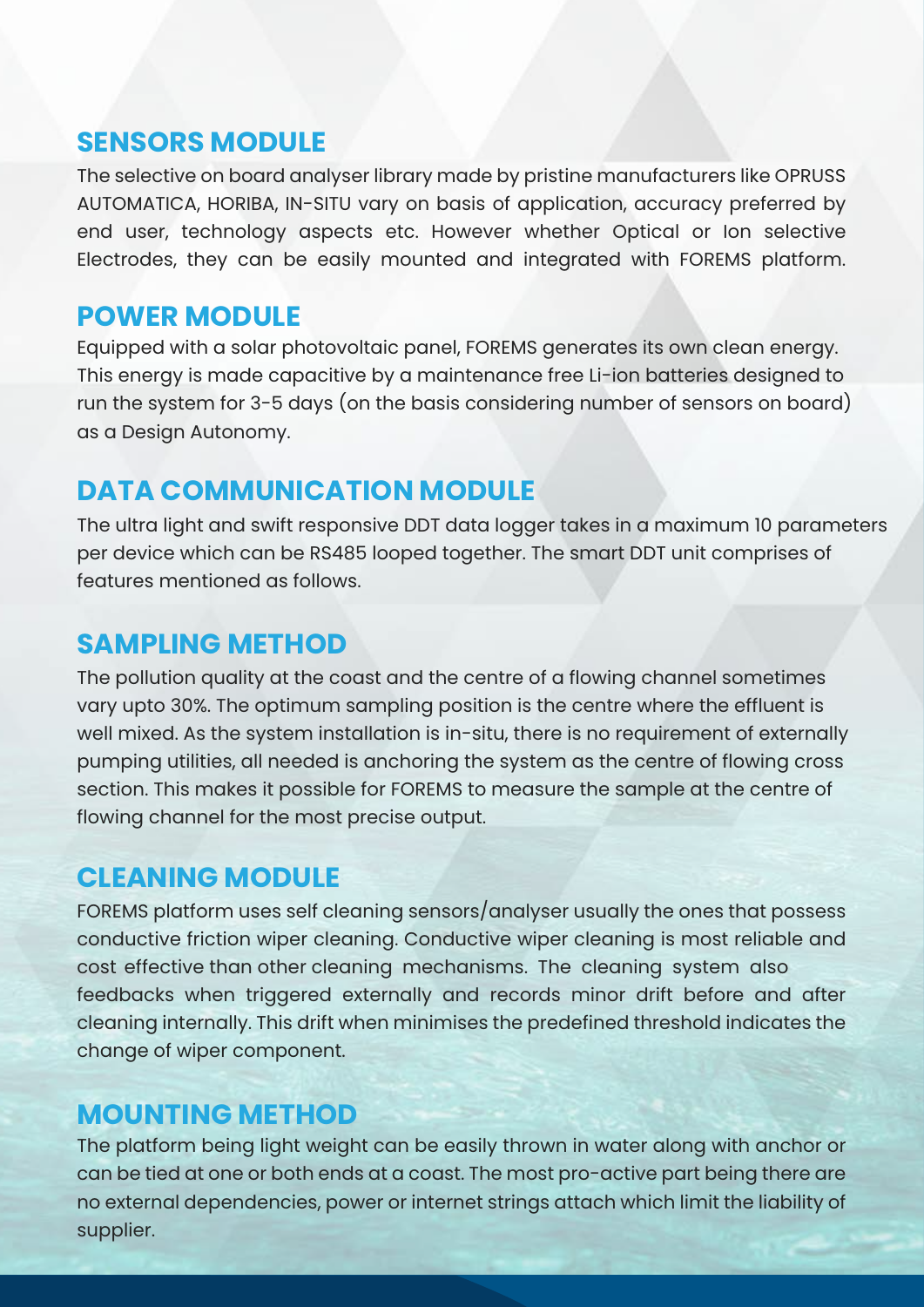### **DATA COMMUNICATION AND SOFTWARE DASHBOARD**

Analytical valuation of data is an important factor when multiple stations cumulate to perform an overall output. When monitoring of surface water bodies is the aim it is necessary to categorise few important aspects like mapping, bifurcate the invalid, identify the ones that require service attention, validate and study trend, outputting system working status, analyse power module details etc.

The Dashboard of FOREMS is another leading edge that offers a lot more to analyse and not just realtime data viewing and flagging of exceeding threshold. Software specially developed by ECOLYSER for optimizing more than 50 featured tools and functions.

| <b>COLYSER</b><br>C Dathboard<br><b>III</b> Hittorical Data                         | <b>III</b> Totalizer Data<br><b>D. Current Alarms</b><br>@ Historical Alama         | <b>ID</b> Logout                                                                                                                  |                                              |
|-------------------------------------------------------------------------------------|-------------------------------------------------------------------------------------|-----------------------------------------------------------------------------------------------------------------------------------|----------------------------------------------|
| <b>IMant</b><br>Nolae<br><b>Missir</b><br>Anthiate                                  |                                                                                     |                                                                                                                                   | last data updated : 44 seconds ago<br>of the |
| $+100$<br>and researchers in watching                                               | <b>MOREMOUR CREATE</b><br>$\bullet$ COD                                             | <b>Device Status</b>                                                                                                              | Installation Type                            |
| 18.12 mg/l<br>Limit Max 199                                                         | 58.09 mg/l<br>LinkMai: 50                                                           | <b>Battery Percentage</b><br>37%<br>78%<br>Cleaning Efficieny<br>Solar Charging Efficiency<br>95%<br>Calibration Status 1970-1980 | ØΖ<br>ESPL                                   |
| 00 <sup>o</sup><br><b>NOTES BRACE CONTRACT</b><br>$0.12$ mg/l<br><b>LiverMan 15</b> | <b>+TEMP</b><br><b>ANTERNAMERICA MOLTON</b><br>12.57 Celsius<br><b>Circl Max 20</b> | <b>Weather Status</b>                                                                                                             | 机                                            |
| accounts (A) adults<br>$+755$                                                       | write-se 32 c as 101<br>*pH                                                         | Sky Description<br>Fog.<br>Cutdoor Temp.<br>B, 64                                                                                 |                                              |
| 47.05 mg/l<br>Limit Max 531                                                         | 7.37<br>Lind Min 155   Mar. 8.                                                      | <b>Sensors Connected</b><br>OPH R-COD                                                                                             | <b>Possible Pollution</b>                    |
| Trend: 4800<br>$\blacksquare$<br>×                                                  | WDO VTEMP VISIT OF                                                                  | OPM pHR<br>CRM DO                                                                                                                 |                                              |
| w<br>a<br>$\frac{4}{10}$<br>×<br>m                                                  |                                                                                     | œ<br>ars                                                                                                                          |                                              |
| 2157 2158 2158 226 221 222 223 224 225 225 227 228 229 2210 2211                    |                                                                                     | Map<br>Satellite                                                                                                                  | $\mathbb{C}^n_+$                             |
| Camera (status : N/A)                                                               |                                                                                     |                                                                                                                                   |                                              |

#### **FEATURES**

Real time data transfer redefined with blistering speed with frequency of refreshing as almost mili seconds of latency. The real time sensors/analysers have the ability to detect 30-40 instances every second hence corresponding raw data can be obtained at such frequency. Hence a logic to average the data for a certain time may make the realtime valid data vulnerable.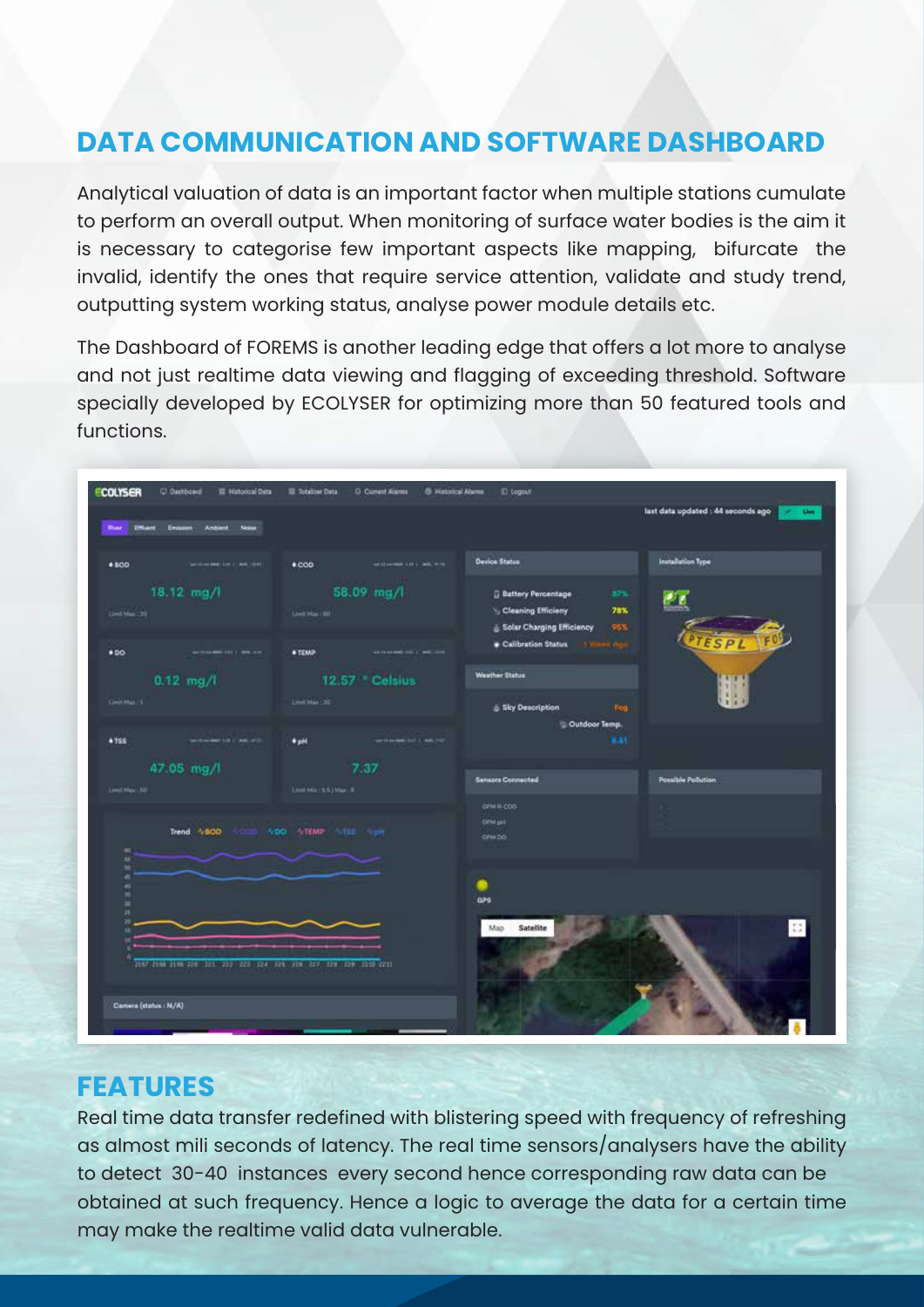#### **DIRECT DATA TRANSFER PROTOCOL**

The ability to transfer data from sensors/analysers to final control server without any intermediate signal conditioning program/logic can be now experienced. Unleashing a new series of data validation advantages DDT is the call for new tool for Realtime Pollution Monitoring scenario.

#### **TWO WAY COMMUNICATION**

Earlier version of Realtime communication system limited its possibilities to only grab data from the transmitter to read and save, ECOLYSER enables the Server to be the controller and to command and receive the feedback from the sensors/actuators. It being an important aspect about ability of diagnostics, changing operating statistics and settings, validating and obtaining glitches in monitoring pattern remotely.

### **ANALYTICAL REPORTS**

Fri Dec 13 2019 14:59:01 GMT+0530 (India Standard Time) 25:50 75:48 0.15 20:47 54:19

| COLYSER<br>PTESPL FOREMS REPORT<br>Selective Hourly report from<br>Dec 07 2019 to Jan 02 2020 |       |               |         |       |              |      |                    | <b>Downtime</b><br>Uptime <sup>8</sup><br>赤 |
|-----------------------------------------------------------------------------------------------|-------|---------------|---------|-------|--------------|------|--------------------|---------------------------------------------|
|                                                                                               |       |               |         |       |              |      | 60                 | $O$ COD                                     |
| Sat Dec 07 2019 17:59:06 GMT+0530 (India Standard Time)                                       |       | 25.75 76.22   | 0.18    | 18.24 | 41.25        | 7.26 |                    | 0000000000000 <b>00000</b><br>95%           |
| Sat Dec 07 2019 18:59:05 GMT+0530 (India Standard Time)                                       |       | 26.45E 78.32  | 0.15    | 17.83 | 44.82        | 7.33 | 67.5 <sub>l</sub>  |                                             |
| Sat Dec 07 2019 19:59:05 GMT+0530 (India Standard Time)                                       |       | 26.79 79.30   | 0.16    | 17.75 | 45.87        | 7.32 | 45                 |                                             |
| Sat Dec 07 2019 20:59:05 GMT+0530 (India Standard Time)                                       |       | 27:356 80.98  | 0.16    | 17.77 | 46.86        | 7.32 | 22.5               |                                             |
| Sat Dec 07 2010 21:50:06 GMT+0530 (India Standard Time)                                       | 27.77 | 82.00         | 0.17    | 17.67 | 48.04        | 7.32 | ö                  |                                             |
| Sat Dec 07 2019 22:50:05 GMT+0530 (India Standard Time)                                       |       | 28.215.83.53  | 0.17    | 17.58 | 51.80        | 7.32 |                    |                                             |
| Sat Dec 07 2019 23:59:05 GMT+0530 (India Standard Time)                                       |       | 27.847.82.431 | 0.17    | 17.50 | 43.96        | 7.32 |                    | $O$ T <sub>88</sub>                         |
| Sun Dec 08 2019 05:59:00 GMT+0530 (India Standard Time)                                       |       | 27.170.00.45  | $-0.16$ | 18.15 | 45.20        | 7.56 | 75.00              |                                             |
| Sun Dec 08 2019 06:59:00 GMT+0530 (India Standard Time)                                       |       | 25.520 75.54  | 0.17    | 18.33 | 67.67        | 7.64 | \$2.50             | <b>Poop</b> oooo                            |
| Sun Dec 08 2019 07:59:00 GMT+0530 (India Standard Time)                                       |       | 24.458 72.39  | 0.17    | 18.30 | 83.42        | 7.63 |                    |                                             |
| Sun Dec 08 2019 08:59:00 GMT+0530 (India Standard Time)                                       |       | 23.432 09.36  | 0.17    | 18.30 | 59.43        | 7.63 | 35.00              |                                             |
| Sun Dec 08 2019 09:59:00 GMT+0530 (India Standard Time)                                       |       | 23.172 68.59  | 0.17    | 18.30 | 53.87        | 7.63 | 17.50              |                                             |
| Sun Dec 08 2019 10:59:00 GMT+0530 (India Standard Time)                                       |       | 22,675 67.12  | 0.18    | 18.30 | 49.71        | 7.63 | 0.00               |                                             |
| Thu Dec. 12 2019 22:59:05 GMT+0530 (India Standard Time)                                      |       | 19.21 56.87   | 0.17    | 16.71 | 43.96        | 7.34 |                    | $O$ $COO$                                   |
| Thu Dec 12 2019 23:59:05 GMT+0530 (India Standard Time)                                       | 20.14 | 59.60         | 0.16    | 16.68 | 45.20        | 7.31 | 100.00             |                                             |
| Fri Dec 13 2019 00:59:06 GMT+0530 (India Standard Time)                                       | 27.92 | 22.63         | 0.15    | 17.18 | 67.67        | 7.23 |                    | o <sup>00</sup> 00                          |
| Fri Dec 13 2019 01:59:05 GMT+0530 (India Standard Time)                                       | 29.58 | 87.55         | 0.15    | 17.28 | 75.95        | 7.22 | 75.00              |                                             |
| Fri Dec 13 2019 02:59:05 GMT+0530 (India Standard Time)                                       | 28.31 | 83.79         | 0.15    | 17.02 | 78.65        | 7.28 | 50.00 <sup>C</sup> |                                             |
| Fri Dec 13 2019 03:59:05 GMT+0530 (India Standard Time)                                       | 25.95 | 76.80         | 0.16    | 16.84 | 89.85        | 7.32 |                    |                                             |
| Fri Dec 13 2019 04:59:05 GMT+0530 Bndia Standard Time)                                        | 26.35 | 77.99         | 0.16    | 16.84 | 82.29        | 7.29 | 25.00              |                                             |
| Fri Dec 13 2019 05:59:05 GMT+0530 (India Standard Time)                                       | 30.54 | 90.40         | 0.15    | 16.90 | 83.28        | 7.28 | 0.00               |                                             |
| Fri Dec 13 2019 06:59:05 GMT+0530 (India Standard Time)                                       | 29.01 | 715, 517      | 0.15    | 15.80 | <b>TT B4</b> | 7.32 |                    | O TSS                                       |
| Fri Dec 13 2019 07:59:00 GMT+0530 (India Standard Time)                                       | 27.51 | 81.44         | 0.16    | 16.74 | 72.94        | 7.33 | 90.00              |                                             |
| Fri Dec 13 2019 08:50:05 GMT+0530 (India Standard Time)                                       |       | System Check  |         |       |              | 7.48 |                    |                                             |
| Fri Dec 13 2019 09:59:06 GMT+0530 (India Standard Time)                                       |       | System Check  |         |       |              | 7.04 | 67.50              |                                             |
| Fri Dec 13 2019 10:09:05 GMT+0530 (India Standard Time)                                       |       | 26.675 78.97  | 0.17    | 16.44 | 55.83        | 6.91 | 45.00              | ⊶o                                          |
| Fri Dec 13 2019 12:59:02 GMT+0530 (India Standard Time)                                       |       | 25.24 74.72   | 0.15    | 19.76 | 53.47        | 7.60 |                    |                                             |
| Fri Dec 13 2019 13:57:02 GMT+0530 (India Standard Time)                                       |       | 25.53 75.56   | 0.15    | 19.65 | 51.23        | 7.54 | 22.50              |                                             |

 $7.50\qquad$  n m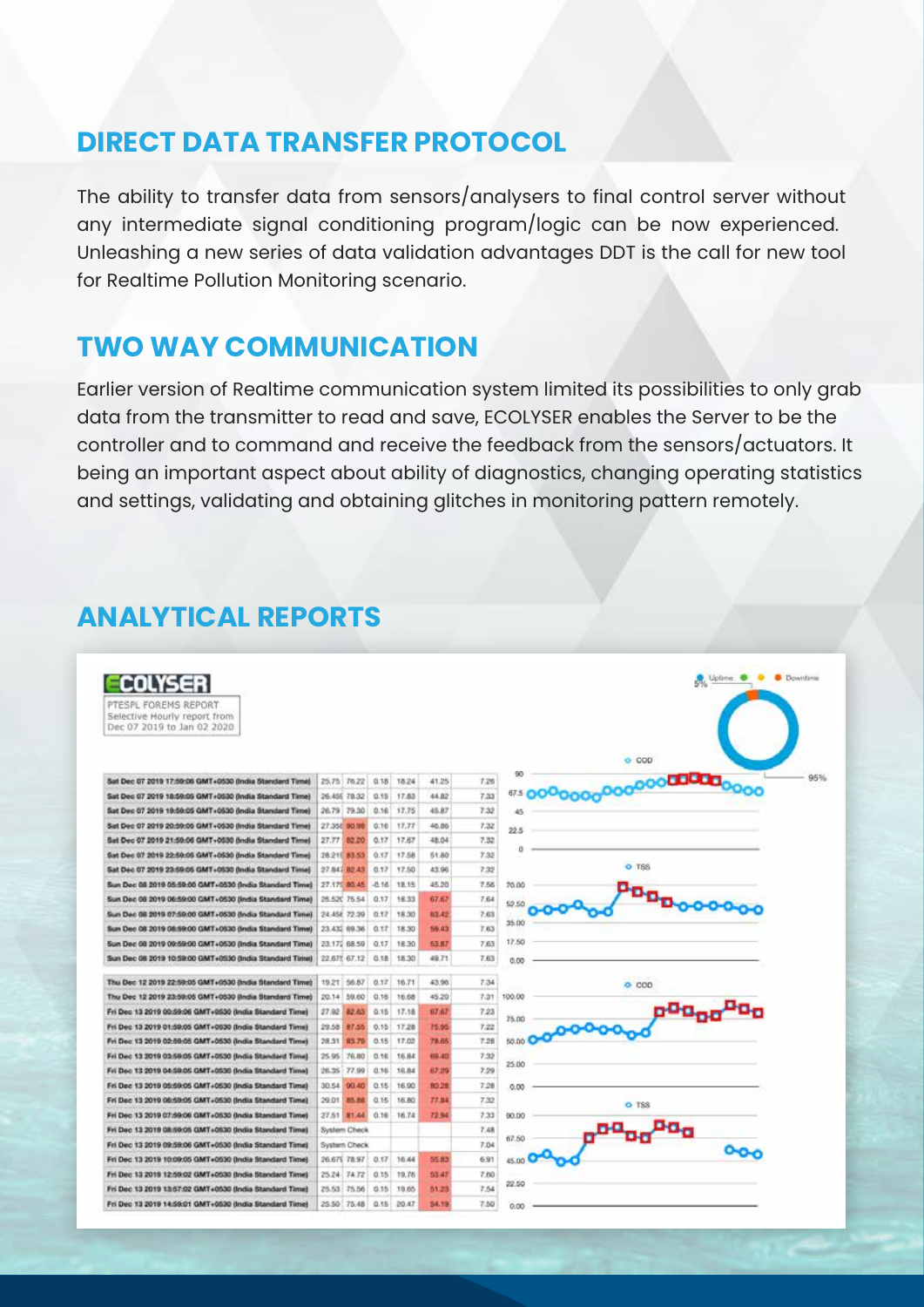#### **DIRECT DATA TRANSFER PROTOCOL**

The ability of actuating process required for the instrument to meet the referencing element of medium is possible through two way communication. Using the core diagnostics of sensor for understanding the behaviour while exposure of various reference medium is an important feature to learn the life and calibration drift of measuring instruments. The enhancement of selective onboard sensor analyser library now represents the ability to command inter sensor functions like viewing or changing the existing settings, triggering cleaning, modifying correlating algorithms, analysing the raw data, accessing and modifying core settings that determine measurement quality.

#### **DIAGNOSIS OF DATA**

- **a.** Raw data of measuring parameters to
- **b.** Primary detecting derivative data (Absorbance of detector for optical method based analysers, mV in Ion selective electrode based sensors)
- **c.** Reading Calibration set points, drift factor for last calibration,
- **d.** Principle component internal features Lamp illumination intensity, life curve of lamp
- **e.** Sensor Cleaning efficiency from drift value before and after cleaning
- **f.** Sample dilution identification from Mean Average Deviation immediate rise or drop or constant raw data.



#### **ECOLYSER 'S**

algorithms help in pollution mapping to scale the contamination levels as desired.

The software is accessible from all Android, IOS, Windows OS based smart devices